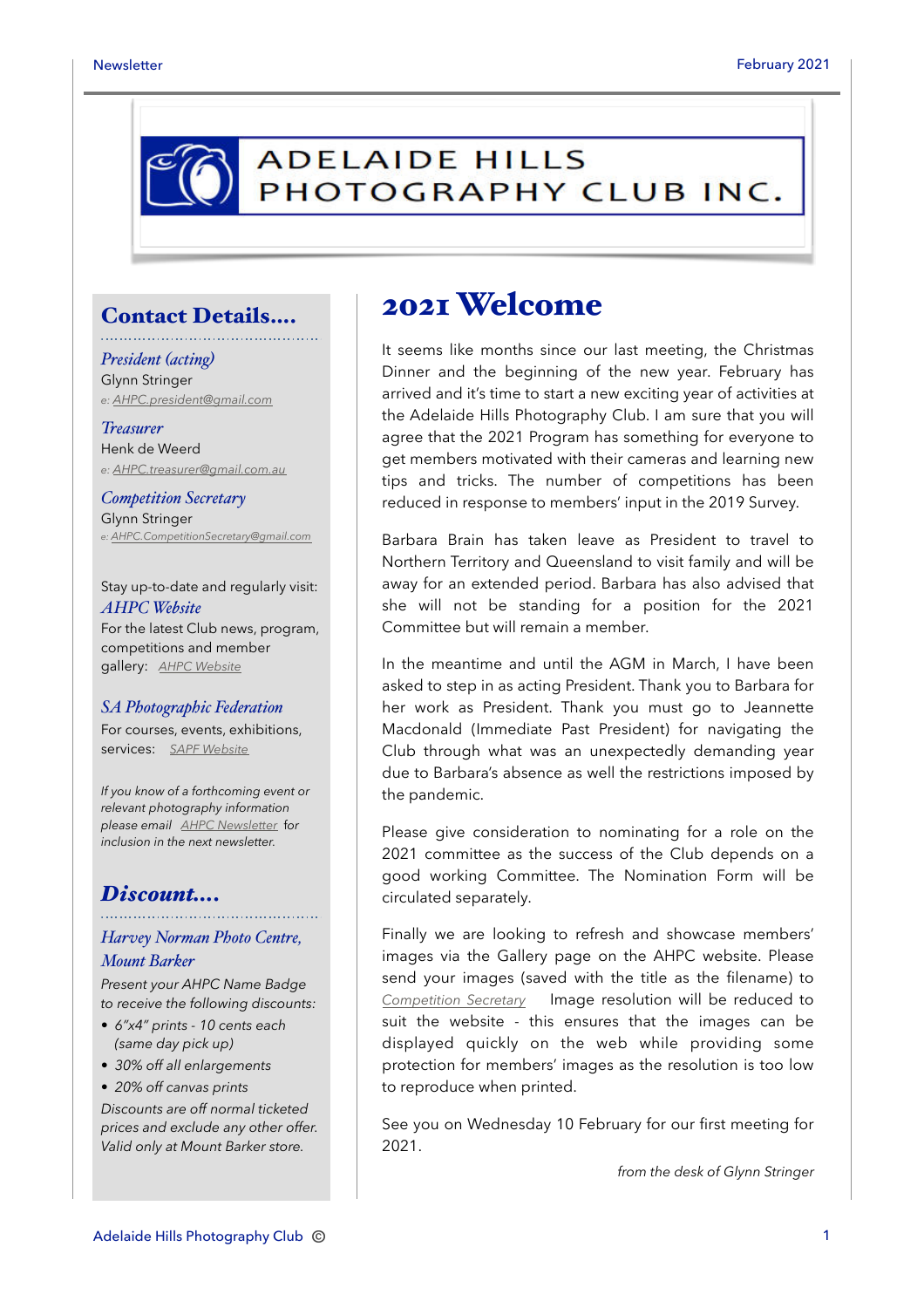## Meetings in February

#### *10 February 2021 - Welcome to 2021*

#### *at The Anne Jo\$y Ha\$, Epiphany Place, Crafers*

#### Time: 7.00pm for 7.30pm start

Our guest speaker to start the AHPC photographic calendar will be former member Brian Cartwright speaking about "Birds in Flight". Brian, an accomplished "birder" will impart his wealth of knowledge, tips and tricks for taking successful images of birds.

Following Brian's presentation, there will be a 15-minute coffee break. Tea/coffee/biscuits will be served - please *do not bring* a supper plate or any other food to the Hall.

The 2021 Program Committee will then present for discussion the program for the year. A copy of the Program is included at the end of this newsletter.

#### *24 February 2021 - Close-up & Macro Workshop at The Anne Jo\$y Ha\$, Epiphany Place, Crafers*

#### Time: 7.30pm start

This will be a hands-on workshop opportunity for members to capture images of small objects in a supportive club environment.

What to bring:

Your camera and an appropriate macro or zoom lens. You may also like to bring a tripod, flash or other light source and any other gadget that you may have for macro photography. Also bring a small (nonvaluable) object such as sea shells, flowers, rocks or whatever you think will be a good subject for macro photography. In case you forget, there will be some of these items available on the night.

# AGM in March

### *10 March 2021*

#### *at The Anne Jo\$y Ha\$, Epiphany Place, Crafers*

#### Time: 7.00pm for 7.30pm start

Nominations for Committee are now open with the Nomination Form being circulated separately. Please give serious consideration in nominating for a role on the Committee. It is not an arduous task, with Committee meetings held once a month via Zoom. Be a part of your Club and volunteer.

# Photography Opportunities

#### *Sunday 14 February 2021*

#### *"Shannons British at The Bend", Tailem Bend*

The Bend will play host to a collection of the best British cars, motorcycles and working vehicles, across a themed and multidisciplinary celebration of the finest automotive brands and vehicles, both past and present, that Britain has to offer! The day will also feature displays of the latest British cars and motorcycles from manufacturers and dealerships, British food and beverage favourites, and other side shows and activities. This is a terrific photo opportunity for car lovers. Book online via this link: *[British at the Bend](https://www.thebend.com.au/british-at-the-bend)*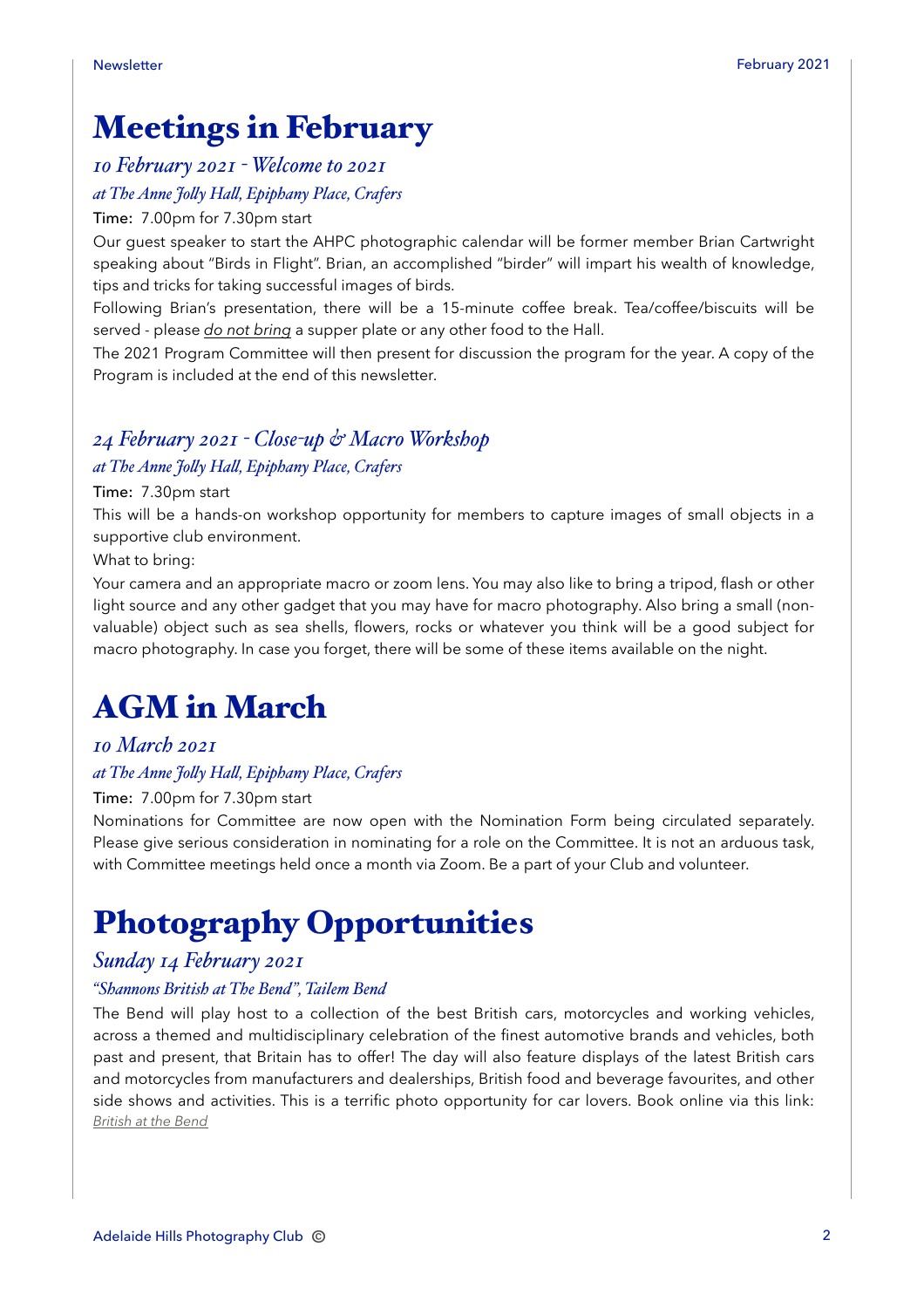### Exhibitions

Several camera/photography clubs are currently holding their exhibitions and these are well-worth visiting to see the talent of South Australia's club photographers.

#### *Eastern Suburbs Camera Club Showcase*

#### *Through to 25 February 2021, 9am - 4pm, location: Burnside Civic Centre, 401 Greenhill Road, Tusmore*

Eastern Suburbs Camera Club's annual Photo Showcase is on again in 2021. After a difficult 2020 our members are delighted to be able to showcase over 500 digital images from our 2020 Annual Exhibition. Although 2020 saw the postponement of print images in the Annual, members have provided old and new prints from their collections to enable an outstanding print display for this Showcase.

#### *Edwardstown Photography Club Exhibition*

*Through to 25 February 2021, 10am - 4pm, location: Hamra Centre Ga\$ery, 1 Brooker Terrace Hilton* You are invited to visit the Edwardstown Photography Club 2020 Curated Print Exhibition currently on show at Hamra Centre Gallery, City of West Torrens.

#### *Strathalbyn and Districts Camera Club Exhibition*

*Through to 28 February 2021, 10am - 4pm, location: Stationmaster's Art Gallery, 20 South Terrace Strathalbyn* Members will have their work on display at the gallery for the month of February.

#### *Chromatopia - An Exploration of how and why Artists use Colour*

*Until 26 April 2021, 10am - 5pm, location: Ga\$ery 9, Art Ga\$ery of SA, North Terrace Adelaide*



Francis Bacon famously wrote that 'all colours will agree in the dark'. The painter's enigmatic quip hints at the effect that colours have on each other, and on us. This display explores how and why artists use colour – for personal, political, philosophical or perceptual purpose.

Chromatopia features recently acquired works by international and Australian contemporary artists, including Virginia Cuppaidge, Jitish Kallat, Tracey Moffatt and Gareth Sansom, but was inspired by a rarely seen work acquired more than half a century ago. Harvest, painted by Dame Laura Knight on the cusp of the Second World War, is a tonic for our times and the inspiration behind this spectral journey.

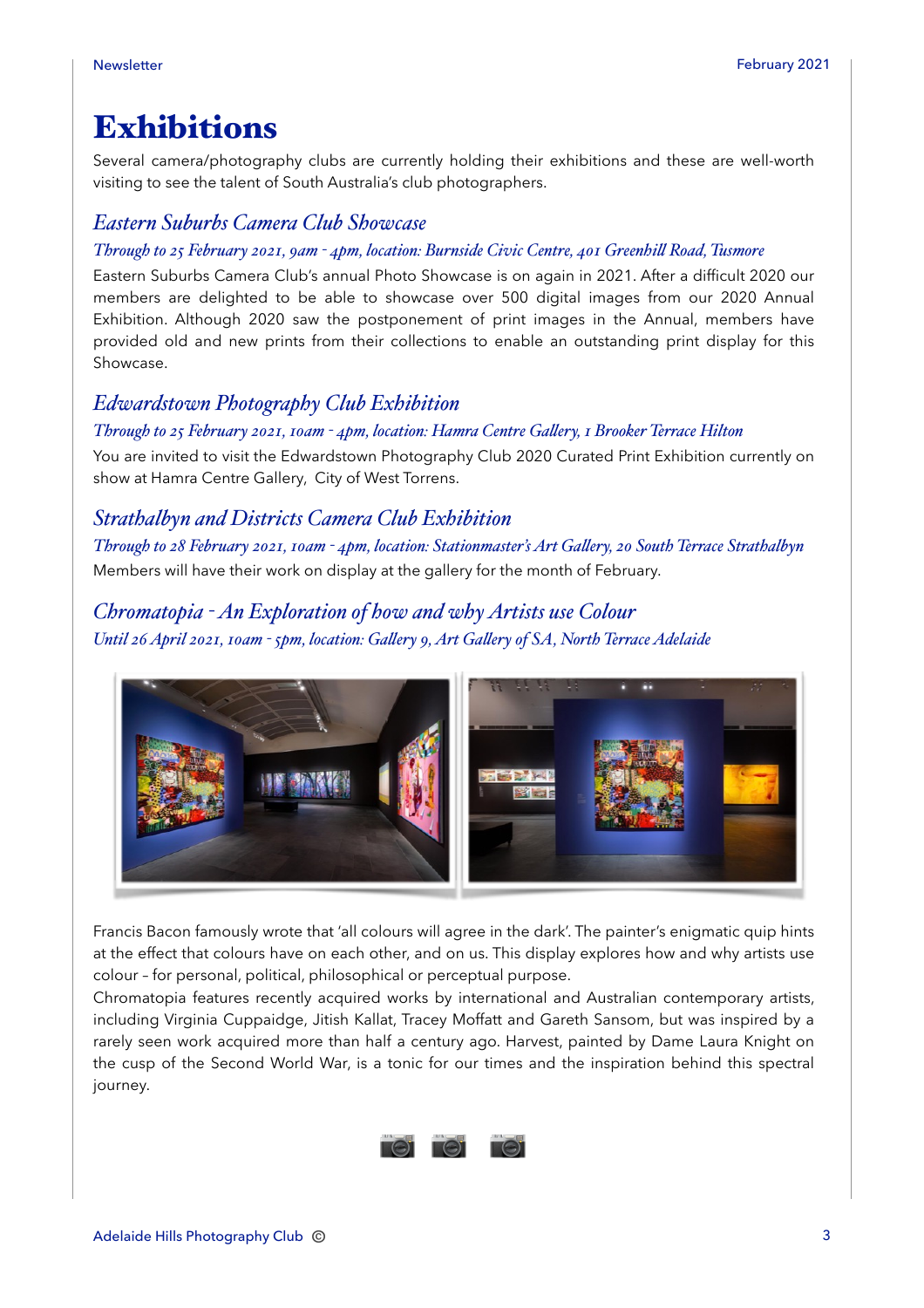# Inspiration

### *Bird & Macro Photography*



*Photographer: Scott Bourne [Scott's website](https://scottbourne971246603.wordpress.com)* *Photographer: Scott Bourne [Scott's website](https://scottbourne971246603.wordpress.com)*





*Photographer: Michael Snedic [Michael's website](https://michaelsnedic.com/category/galleries/australian-macro-fungi/)*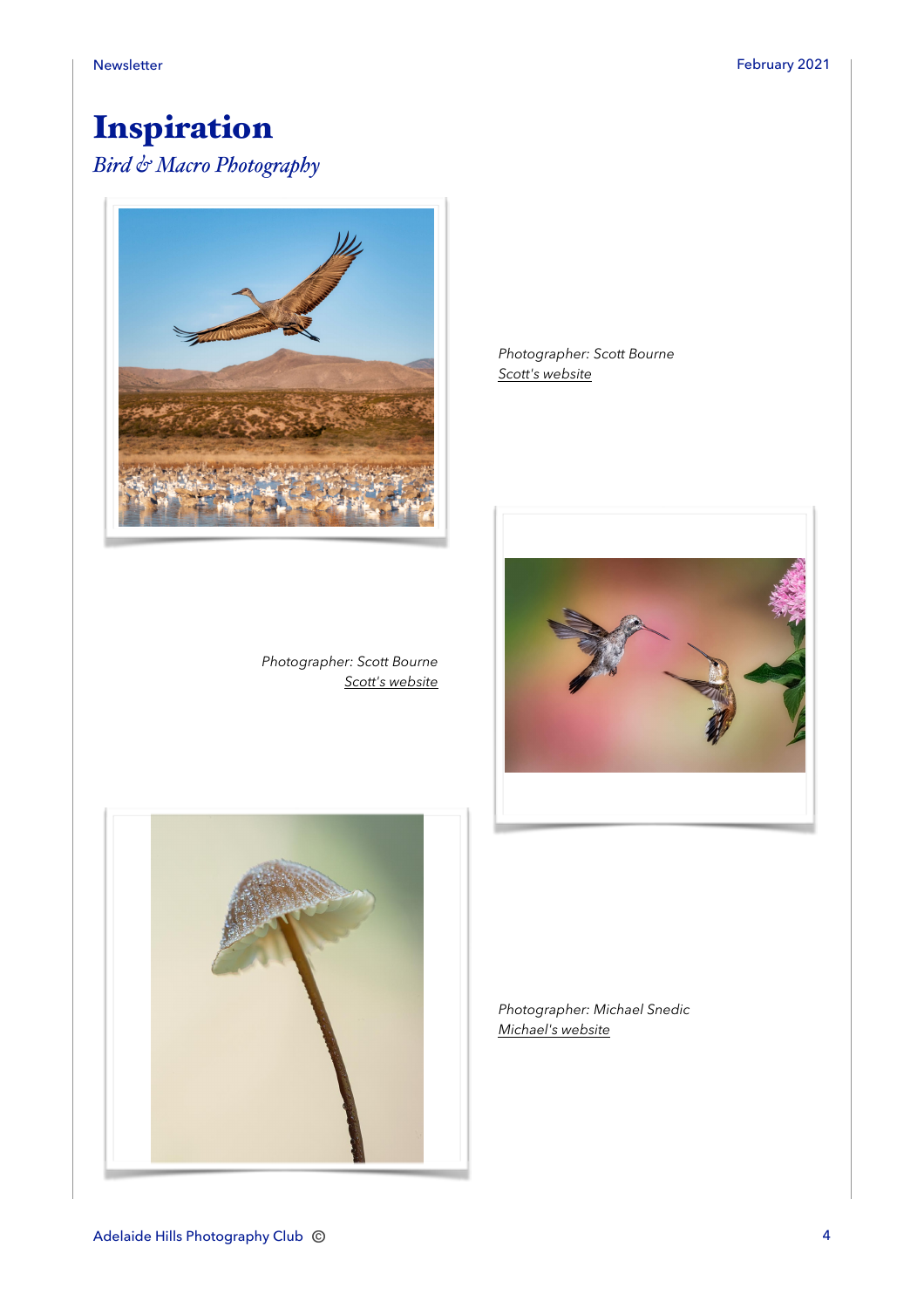| <b>Meeting Date</b>                | <b>Principles of Photography</b>                                                                                                          | <b>Club Meeting</b> |                                                                 |                         |
|------------------------------------|-------------------------------------------------------------------------------------------------------------------------------------------|---------------------|-----------------------------------------------------------------|-------------------------|
|                                    | 7:00pm to 7:30pm                                                                                                                          | 7:30pm to 9:30pm    |                                                                 | Presenter/Judge         |
|                                    |                                                                                                                                           | Format              | <b>Topic</b>                                                    |                         |
|                                    | 10-Feb Not Applicable                                                                                                                     | Presentation        | <b>Birds In Flight</b>                                          | <b>Brian Cartwright</b> |
|                                    |                                                                                                                                           | Discussion          | 2021 Club Program                                               | Committee               |
|                                    | <b>Digital Cameras</b><br>Smart Phones<br>24-Feb - Compact Cameras<br><b>DSLR Cameras</b><br><b>Mirrorless Cameras</b>                    | Workshop            | Close-up and Macro photography                                  |                         |
| 10-Mar                             | Exposure                                                                                                                                  | Presentation        | Candid/Street Photography                                       |                         |
|                                    | - Aperture                                                                                                                                | Meeting             | <b>Annual General Meeting</b>                                   | Committee               |
| 24-Mar                             | Exposure<br>- Shutter Speed                                                                                                               | <b>Peer Review</b>  | 3 digital images per person-unjudged                            |                         |
| 27 March (Saturday) Not Applicable |                                                                                                                                           | <b>Field Trip</b>   | Mount Lofty Botanic Gardens (TBC)<br>Close-Up/Macro Photography |                         |
| 14-Apr                             | Exposure                                                                                                                                  | Competition         | Colour Projected Digital Image - Candid/Street                  |                         |
|                                    | $-$ ISO<br><b>Exposure Compensation</b>                                                                                                   |                     | Mono Projected Digital Image - Candid/Street                    |                         |
|                                    | - Reciprocity                                                                                                                             |                     | Colour Projected Digital Image - Open                           |                         |
|                                    | <b>Camera Modes</b><br>- Auto<br><b>Programmed Auto</b><br>28-Apr - Aperture Priority<br><b>Shutter Priority</b><br>Manual<br><b>Bulb</b> | Presentation        | Landscape & Panorama Photography                                |                         |
|                                    | Flash Photography<br>On camera flash<br>12-May - Off camera flash<br>Diffusers/Reflectors<br>Gels                                         | Workshop            | Lighting and Flash photography                                  | <b>Paul Williams</b>    |
|                                    | 26-May Managing, cataloguing and storing images                                                                                           | Presentation        | <b>Abstract Photography</b>                                     |                         |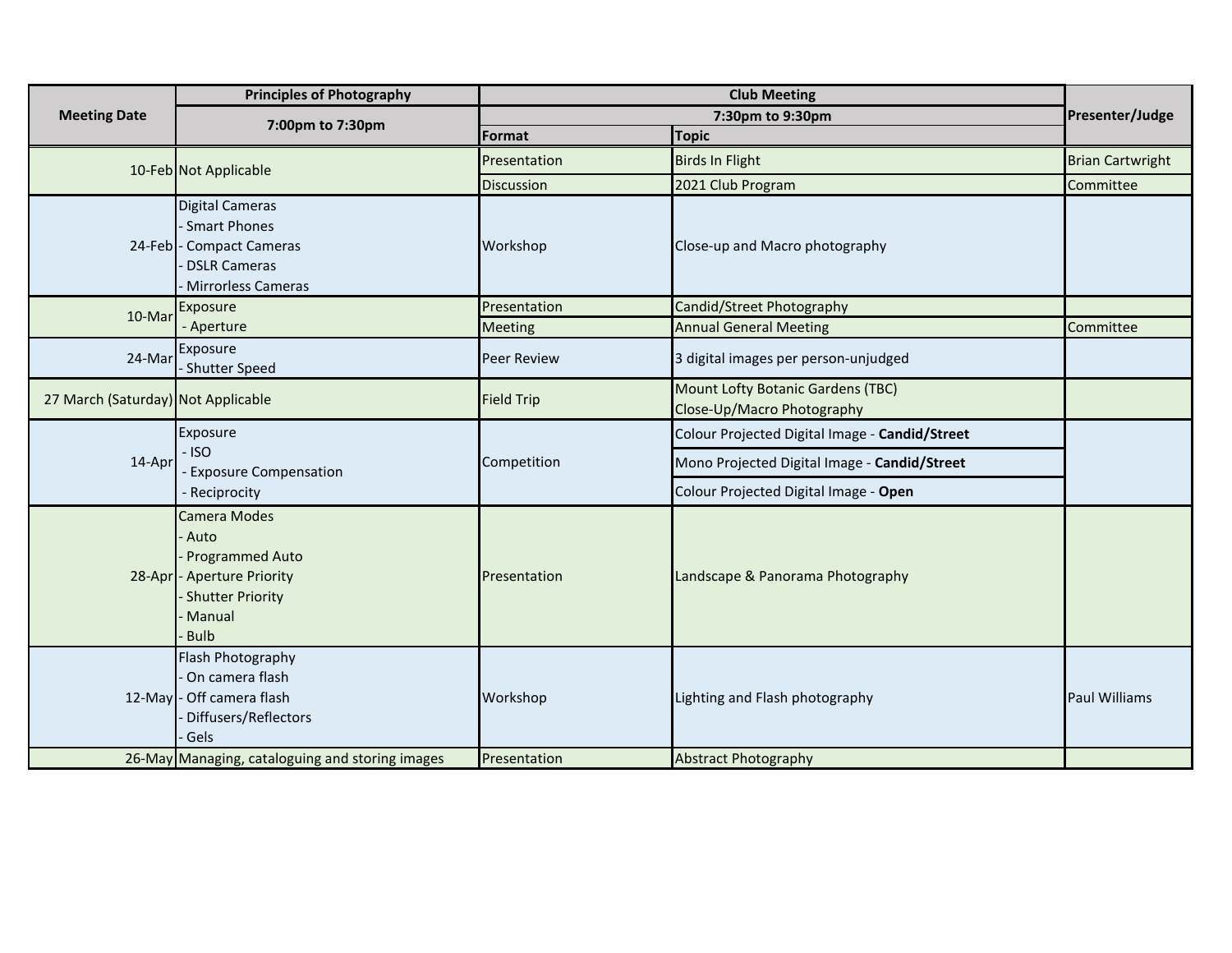|                                | <b>Principles of Photography</b>                                                                                         | <b>Club Meeting</b> |                                                                                                                                                         |                 |
|--------------------------------|--------------------------------------------------------------------------------------------------------------------------|---------------------|---------------------------------------------------------------------------------------------------------------------------------------------------------|-----------------|
| <b>Meeting Date</b>            | 7:00pm to 7:30pm                                                                                                         | 7:30pm to 9:30pm    |                                                                                                                                                         | Presenter/Judge |
|                                |                                                                                                                          | Format              | <b>Topic</b>                                                                                                                                            |                 |
| $9$ -Jun                       | Lenses<br>- Prime<br>- Macro<br>- Wide Angle<br>- Fish Eye<br>- Telephoto                                                | Presentation        | Sports/Motorsports Photography                                                                                                                          |                 |
|                                | 23-Jun Composition                                                                                                       | Competition         | Colour Projected Digital Image - Close-Up/Macro<br>Mono Projected Digital Image - Close-Up/Macro<br>Colour Projected Digital Image - Landscape/Panorama |                 |
| 4 July (Sunday) Not Applicable |                                                                                                                          | <b>Field Trip</b>   | <b>TBD</b>                                                                                                                                              |                 |
|                                | <b>Bracketing</b><br>14-Jul - High Dynamic Range<br>- Focus Stacking                                                     | <b>Peer Review</b>  | Images selected for SD comp etc.                                                                                                                        |                 |
|                                | <b>Filters</b><br>- Polarising<br>28-Jul - Neutral Density<br>- Protective<br>- UV                                       | Presentation        | Portrait Photography                                                                                                                                    |                 |
|                                | 11-Aug Long Exposure                                                                                                     | Workshop            | Photographic equipment & tips                                                                                                                           |                 |
|                                | 25-Aug Light Painting                                                                                                    | Competition         | Colour Projected Digital Image - Abstract<br>Mono Projected Digital Image - Portrait<br>Colour Projected Digital Image - Portrait                       |                 |
|                                | 8-Sep Astrophotography                                                                                                   | Presentation        | <b>Animals in Motion</b>                                                                                                                                |                 |
|                                | 22-Sep Not Applicable                                                                                                    | <b>Field Trip</b>   | Night field trip - Club house gardens?                                                                                                                  |                 |
|                                | <b>Group Discussion</b><br>13-Oct - Review<br>- Question & Answer                                                        | Competition         | Mono Projected Digital Image - Open<br>Colour Projected Digital Image - Open<br>Colour Projected Digital Image - Animals in Motion                      |                 |
|                                | <b>Digital Cameras</b><br><b>Smart Phones</b><br>27-Oct - Compact Cameras<br><b>DSLR Cameras</b><br>- Mirrorless Cameras | Presentation        | <b>Stage and Music</b>                                                                                                                                  |                 |
|                                | 6-Nov Exposure - Aperture                                                                                                | Workshop            | <b>TBD</b>                                                                                                                                              |                 |
|                                | 10-Nov Exposure - Shutter Speed<br>Exposure                                                                              | <b>Peer Review</b>  | 3 digital images per person-unjudged<br>Colour Projected Digital Image - Travel                                                                         |                 |